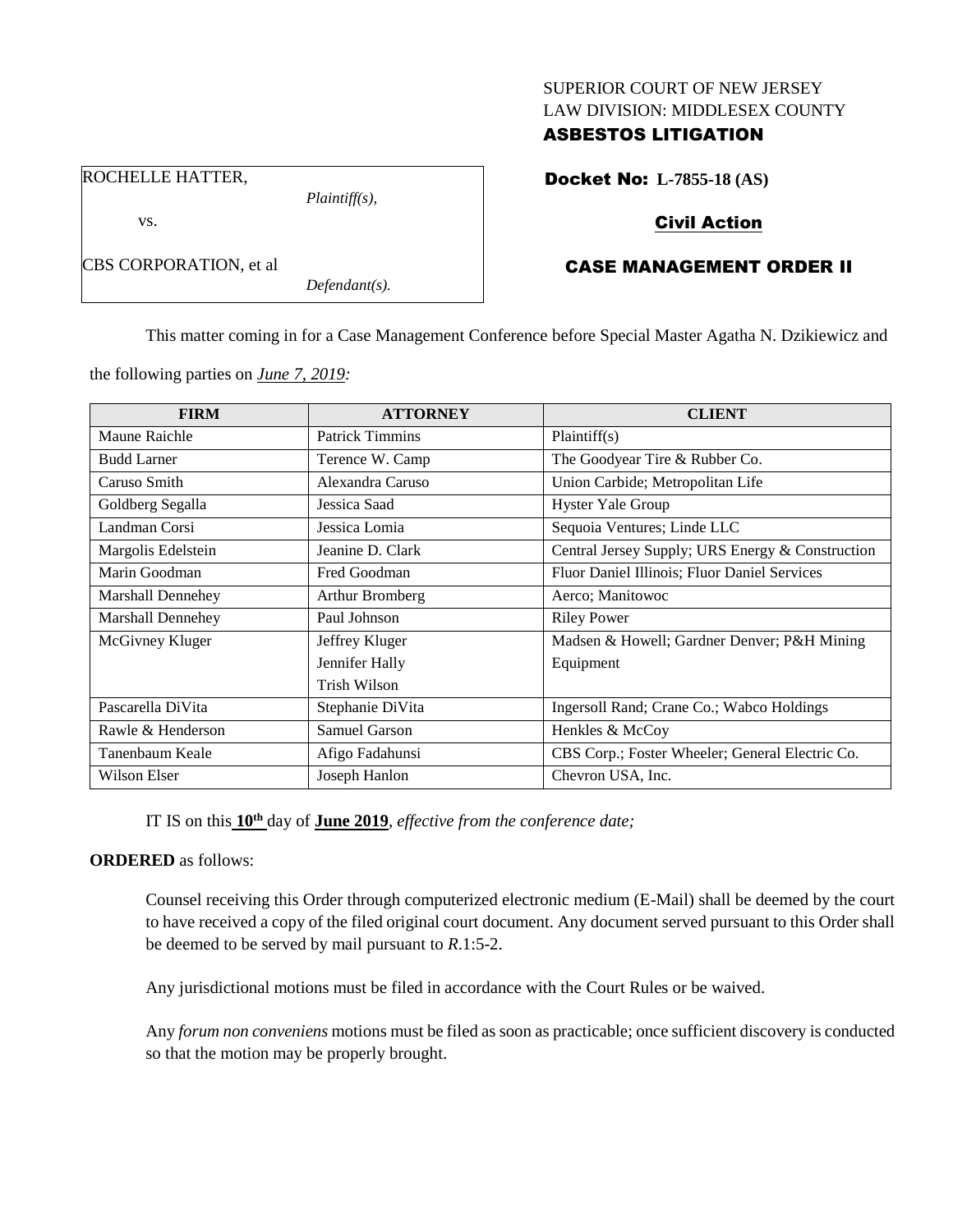## **DISCOVERY**

- August 30, 2019 Fact discovery, including depositions, shall be completed by this date. Plaintiff's counsel shall contact the Special Master within one week of this deadline if all fact discovery is not completed.
- September 30, 2019 Depositions of corporate representatives shall be completed by this date.

### **EARLY SETTLEMENT**

December 13, 2019 Settlement demands shall be served on all counsel and the Special Master by this date.

## **MEDICAL EXPERT REPORT**

| October 31, 2019 | Plaintiff shall serve medical expert reports by this date.                                                                                                                                                                                               |
|------------------|----------------------------------------------------------------------------------------------------------------------------------------------------------------------------------------------------------------------------------------------------------|
| October 31, 2019 | Upon request by defense counsel, plaintiff is to arrange for the transfer of pathology specimens<br>and x-rays, if any, by this date.                                                                                                                    |
| January 31, 2020 | Defendants shall identify its medical experts and serve medical reports, if any, by this date. In<br>addition, defendants shall notify plaintiff's counsel (as well as all counsel of record) of a<br>joinder in an expert medical defense by this date. |

### **LIABILITY EXPERT REPORTS**

| October 31, 2019 | Plaintiff shall identify its liability experts and serve liability expert reports by this date or |
|------------------|---------------------------------------------------------------------------------------------------|
|                  | waive any opportunity to rely on liability expert testimony.                                      |

January 31, 2020 Defendants shall identify its liability experts and serve liability expert reports, if any, by this date or waive any opportunity to rely on liability expert testimony.

## **SUMMARY JUDGMENT MOTION PRACTICE**

- October 22, 2019 Plaintiff's counsel shall advise, in writing, of intent not to oppose motions by this date.
- November 8, 2019 Summary judgment motions shall be filed no later than this date.
- December 6, 2019 Last return date for summary judgment motions.

#### **ECONOMIST EXPERT REPORTS**

- October 31, 2019 Plaintiff shall identify its expert economists and serve expert economist report(s), if any, by this date or waive any opportunity to rely on economic expert testimony.
- January 31, 2020 Defendants shall identify its expert economists and serve expert economist report(s), if any, by this date or waive any opportunity to rely on economic expert testimony.

#### **EXPERT DEPOSITIONS**

February 28, 2020 Expert depositions shall be completed by this date. To the extent that plaintiff and defendant generic experts have been deposed before, the parties seeking that deposition in this case must file an application before the Special Master and demonstrate the necessity for that deposition.

 $\_$  , and the set of the set of the set of the set of the set of the set of the set of the set of the set of the set of the set of the set of the set of the set of the set of the set of the set of the set of the set of th